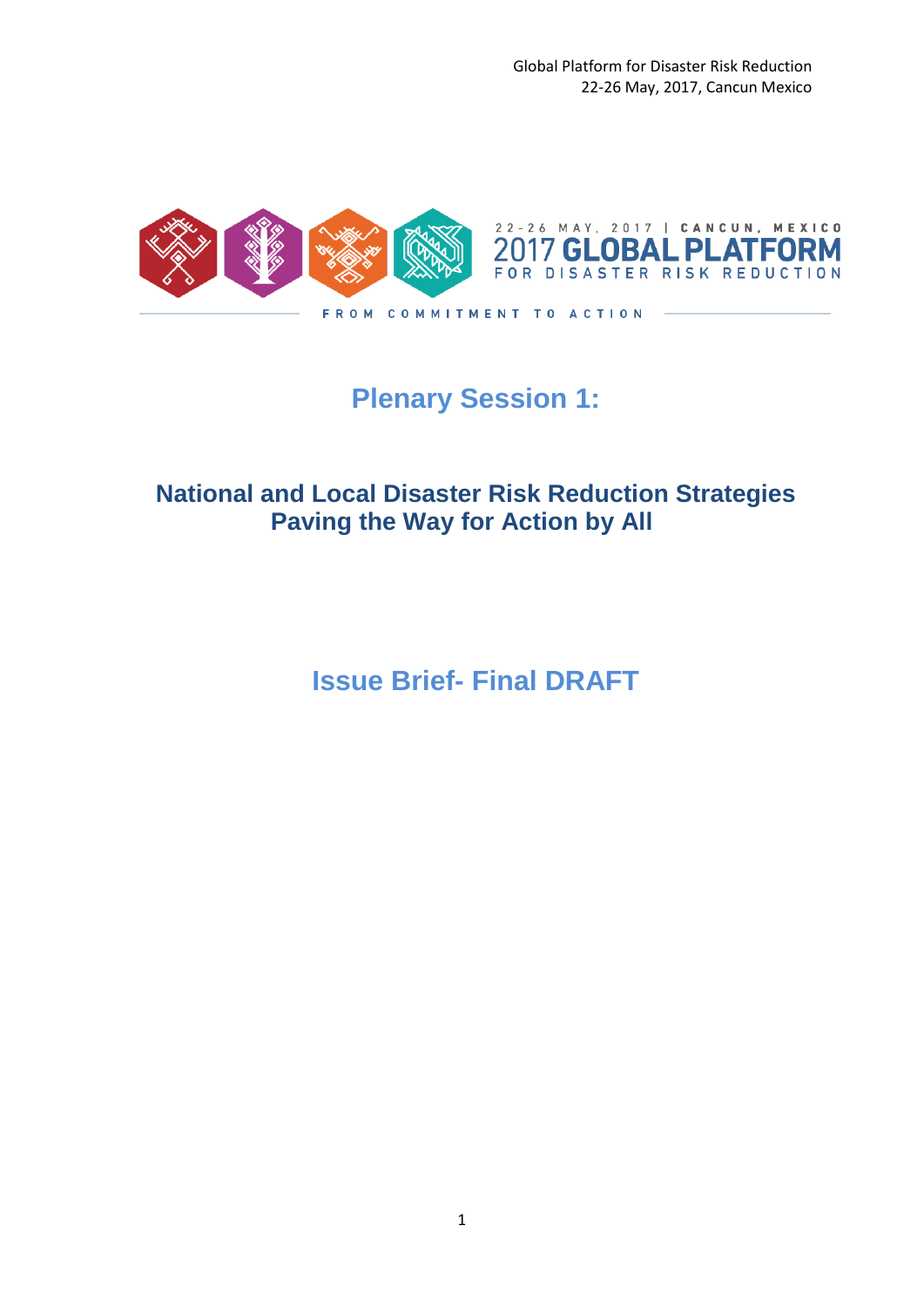## **1. Rationale**

The Sendai Framework for Disaster Risk Reduction 2015 – 2030 marks a crucial shift from managing disasters to managing risk. It also establishes resilience-building as a shared vision of the 2030 Agenda. Specifically, the Sendai Framework calls for strong political leadership, commitment, and involvement of all stakeholders at all levels to pursue a goal to "prevent new and reduce existing disaster risk through the implementation of integrated and inclusive economic, structural, legal, social, health, cultural, educational, environmental, technological, political and institutional measures that prevent and reduce hazard exposure and vulnerability to disaster, increase preparedness for response and recovery, and thus strengthen resilience". **Pursuit of such a comprehensive goal, requires a strategic approach and a well-defined plan to ensure efforts are coordinated, while still being inclusive of whole-of-society, and to ensure resources are efficiently used across all sectors and by all stakeholders.** Reflecting this foundational requirement, Target E of the Sendai Framework calls to "substantially increase the number of countries with national and local disaster risk reduction strategies by 2020".

Disaster risk is a complex phenomenon with multiple interactions between different components of hazard, exposure and vulnerability, capacity, and underlying drivers that may lead to both direct and indirect impact of disasters. It is important to note that many aspects of 'development' are either the underlying driver of risk (i.e. poverty and inequality, climate change, lack of peace, weak institutions) or can become a source of risk (i.e. bad urban development planning, or vulnerable energy, water, health and education systems). Addressing these issues as objectives of development planning with a lens of disaster risk and climate change impact ensures long term resilience of societies and presents a compelling rationale for efficient use of the technical, political and financial resources to manage these challenges.

The Sendai Framework calls for legislation, policies and practices for disaster risk management including prevention, mitigation, preparedness, response, recovery and rehabilitation. The measures can also be distinguished as three categories of action:

- I. Preventing creation of new disaster risk through prospective disaster risk management activities which focus on addressing disaster risks that may develop in future if disaster risk reduction policies are not put in place, including measures to ensure new investments in development are considering disaster risk;
- II. Reducing existing disaster risk through corrective disaster risk management activities which are meant to remove or reduce disaster risks which are already present and which need to be managed and reduced now through structural or non-structural measures such as retrofitting of critical infrastructure or the relocation of exposed population or assets;
- III. Managing residual risk through compensatory disaster risk management activities which focus on building the environmental, health, social and economic resilience of individuals and societies in the face of anticipated residual risk. They include preparedness, response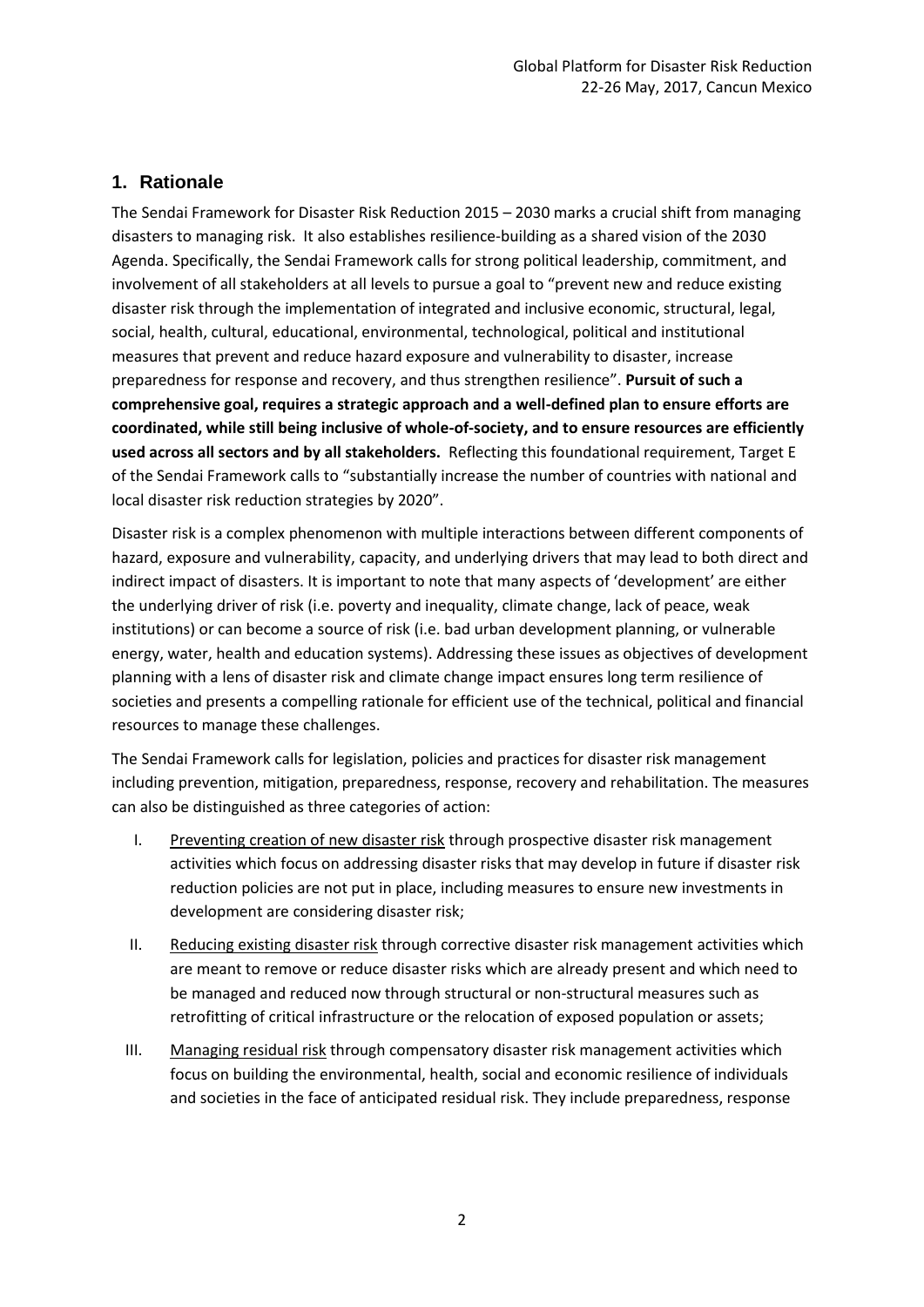and recovery activities, but also a mix of different financing instruments, such as national contingency funds, contingent credit, insurance and reinsurance and social safety nets<sup>1</sup>.

*Figure 1: Three categories of actions covered by DRR Strategy*



## **2. State of Play, Current Opportunities and Entry Points**

## **STATE OF THE PLAY**

As of now, about a quarter of the countries around the world do not have any form of DRR strategy, policy, or legislation<sup>2</sup>. While this status varies across regions, the common trend is that majority of the existing DRR legislations and strategies are focused on managing disasters through preparedness and response and do not include a comprehensive set of measures for disaster risk prevention and reduction.

Many of the existing **national** DRR strategies and plans are not actionable and have not been implemented due to weak disaster risk governance systems, a lack of dedicated financial resources, technical and institutional capacities, or accountability measures such as clear roles and responsibilities, targets, timelines and indicators. In most countries, where DRR and CCA strategies co-exist, they are often not well linked, contribute to silo thinking and place excessive demands on practitioners and local actors.

<sup>1</sup> 1 Definitions of prospective, corrective, compensatory DRM are from the Report of the open-ended intergovernmental expert working group on indicators and terminology relating to disaster risk reduction, Seventy-first session of the UN General Assembly, 1 December 2016

 $^2$  UNISDR research based on review of HFA progress and updates received from countries up to September 2016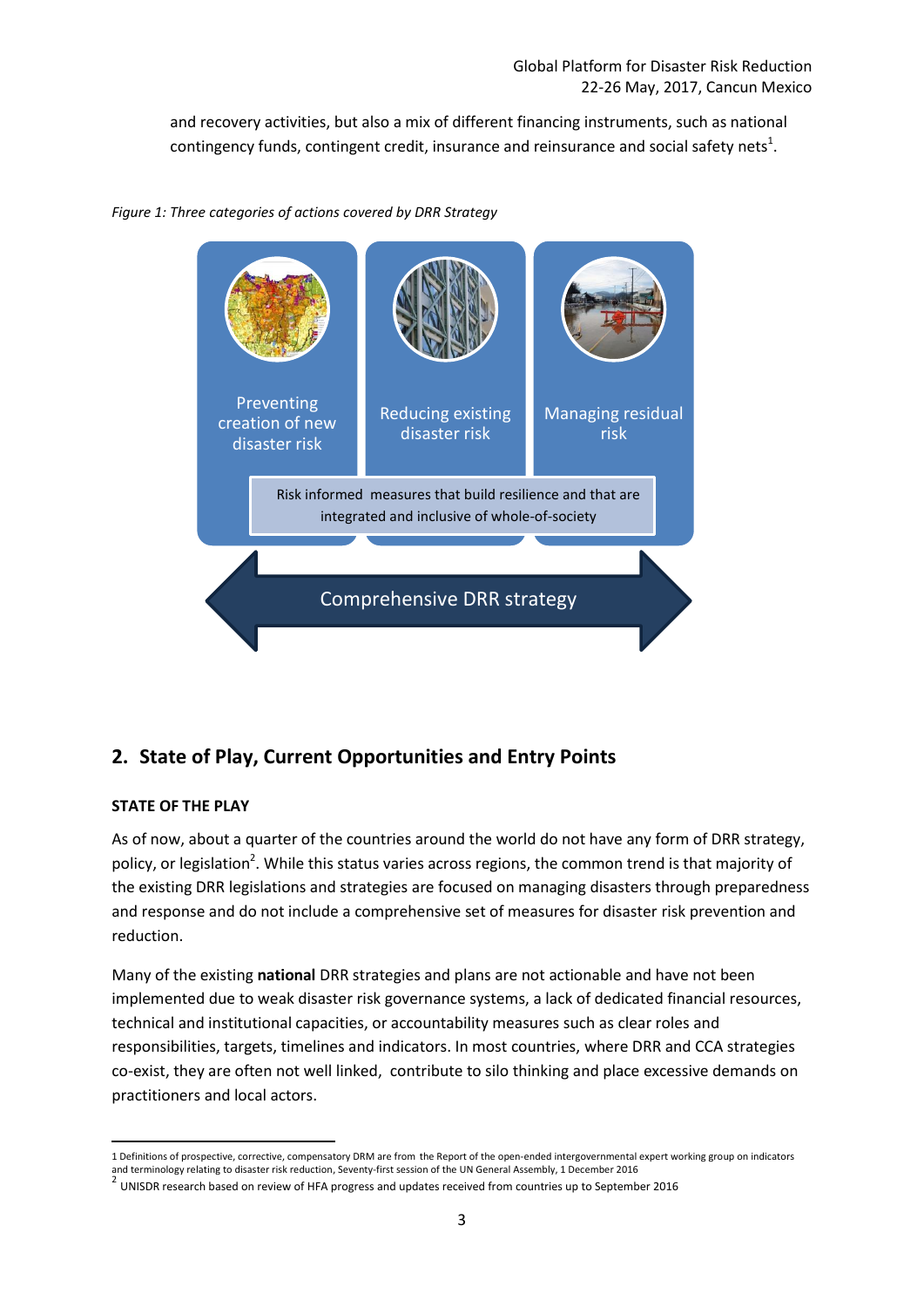The majority of **sub-national** governments still do not have any form of strategy or framework towards disaster risk reduction, and where-ever they exist, they are largely designed to address disaster response and preparedness. Based on the local HFA reports, most local governments in Europe demonstrate direct implementation of national disaster risk management strategies at the local level – with some level of variety. This picture is less homogenous in most other regions, where local governments implement DRR measures in the majority of instances through ad-hoc decisions at the local level. As a result, the implementation of risk management policies at local level has been either inconsistent, or resulted in overlaps and blurred lines of responsibilities and accountability.

#### **What is a DRR Strategy?**

A DRR strategy is basically a road map to get from a starting point to a destination point. The starting point is defined by a common understanding of the prevalent disaster risk and the evaluation of the current DRR system and its capacities. The destination point is defined by the disaster risk reduction goals and targets that are decided by a high-level authority at national or local level, or a multistakeholder mechanism in consultation with the populations at risk.

National and local DRR strategies need to be guided by and aligned with the development objectives and priorities of the country or the locality. They are designed for the context of the society and environment as defined by relevant hazards, high priority risks and the socio-economic setting. The selection of risk reduction targets and the balance of different types of measures will be situationspecific, and vary not only with the environmental, physical, social, cultural and economic conditions, but will also depend on the risk perception and risk tolerance of the society. A DRR strategy, or the road map, may take variety of formats depending on the context of the country or sub-national governments. It may be one comprehensive strategy document or a system of strategies across sectors and stakeholder with one overarching document linking them.

The Sendai Framework provides guidance on updating and developing national and local DRR strategies that are common and relevant to all countries and societies. its four priorities of action and guiding principles provide clear recommendations on the approach and requirements of DRR strategies. Based on this guidance, and recognizing that disaster risk governance is seen as the system of institutions, mechanisms, policy and legal frameworks and other arrangements to guide, coordinate and oversee disaster risk reduction<sup>3</sup>, the following elements have been identified as the core requirements for successful DRR strategies:

- Be based on legislative or regulatory frameworks to mainstream and integrate disaster risk reduction within and across all sectors;
- Have a governance mechanism that is transparent and inclusive for effective and efficient management of disaster risk;
- **Promote policy coherence and compliance notably with the SDGs and the Paris Agreement,** and between national and local level;
- Guide public and private sectors with clear roles and responsibilities for whole-of-society;
- Have clear time frames, targets and indicators;

**.** 

 $3$  Report of the open-ended intergovernmental expert working group (OIEWG) on indicators and terminology relating to disaster risk reduction, December 2016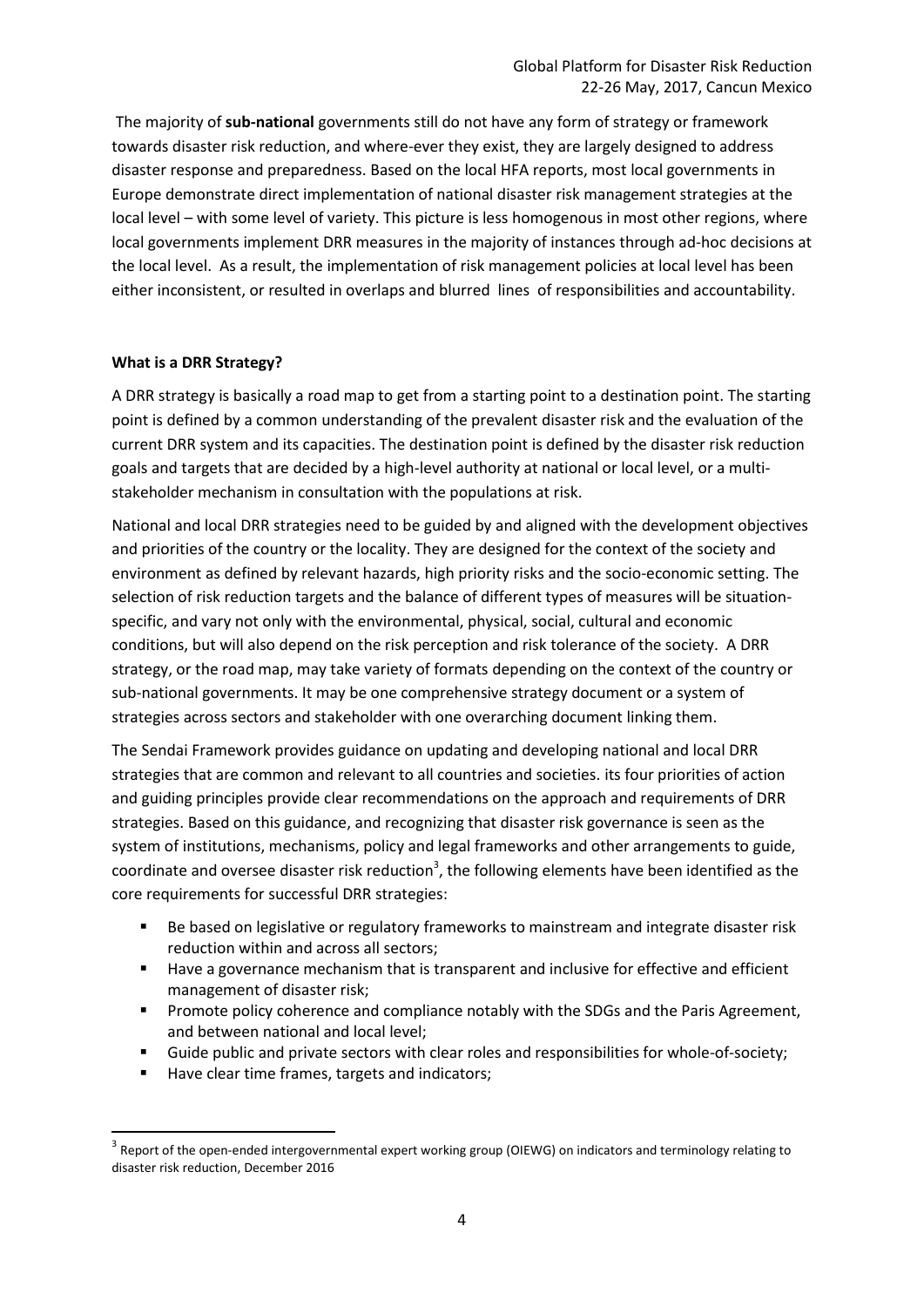- Be based on a comprehensive assessment of disaster risk from all hazards as well as evaluation of technical, financial and administrative disaster risk management capacity at the local and national level to inform the DRM measures;
- Have explicit objectives and measures aimed at preventing the creation of risk, reducing existing risk, and strengthening economic, social, health and environmental resilience;

While a DRR Strategy is an input element, it leads to disaster risk reduction as an outcome only if it is implemented. The global indicators defined by the Open-ended Intergovernmental Expert Working Group (OIEWG)<sup>4</sup> for measuring progress towards Target E addresses this critical nuance by requiring the counting of only DRR strategies that are adopted and implemented. See the text of Target E indicators:

#### **Global target E: Substantially increase the number of countries with national and local disaster risk reduction strategies by 2020.**

- E-1 Number of countries that adopt and implement national disaster risk reduction strategies in line with the Sendai Framework for Disaster Risk Reduction 2015-2030.
- E-2 Percentage of local governments that adopt and implement local disaster risk reduction strategies in line with national strategies.

To ensure the DRR strategies can be implemented successfully, five critical enabling elements have been identified based on country experiences and consultations (Figure 2):

- i. Strong governance mechanism and legal frameworks to manage the process of developing a DRR strategy and enabling implementation
- ii. Comprehensive understanding of disaster risk and coping capacities to inform the DRM measures
- iii. Sufficient and stable financial resources dedicated to implement the strategy
- iv. Technical and institutional implementation capacities

**.** 

v. Strengthened mechanisms to follow-up, periodically assess and publicly report on progress

These five elements are the focus of discussion at the Global Platform for DRR 2017 at Plenary 1: National and Local Disaster Risk Reduction Strategies Pave the Way for Action by All.

<sup>&</sup>lt;sup>4</sup> Report of the open-ended intergovernmental expert working group on indicators and terminology relating to disaster risk reduction, December 2016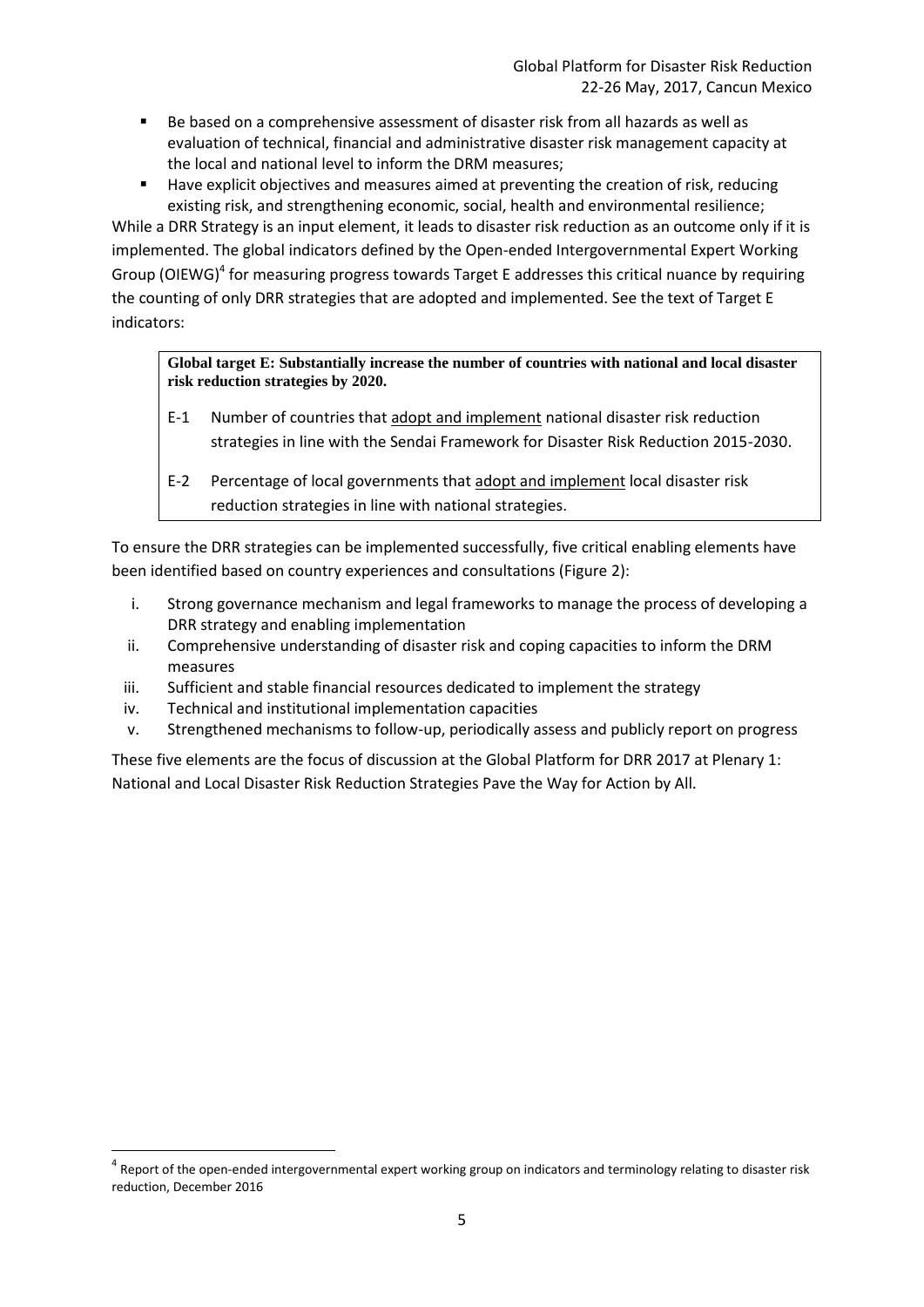

*Figure 2: Enabling elements that ensure DRR Strategies can be implemented*

## **ENABLING ELEMENTS: CURRENT OPPORTUNITIES AND ENTRY POINTS**

#### *1. Strong governance mechanism and legal framework to manage the process of developing DRR strategy and enable implementation and progress*

Disaster risk governance in a country includes a system of institutions, mechanisms, policies and legal frameworks at community, local, and national level. Effectiveness of strategies in reducing disaster risk is contingent upon strong governance mechanism that guides the public and private sector to address disaster risk, promotes and provides incentives for actions by persons, households, communities and businesses, and enhances mechanisms for implementation including legal frameworks, financial resources, accountability and transparency measures including public awareness raising , reporting requirements, compliance and redress mechanism.

Aligned with the disaster risk governance of the country, DRR strategies also require an inclusive and transparent governance mechanism. Establishing a coordination mechanism or identifying and enhancing an existing one such as developing planning mechanism is the first and most important step required for managing the process of developing DRR strategies and monitoring implementation of it. In many countries and some sub-national governments a coordination mechanism focused on DRR issues has been established and is called National Platform for DRR or Local Platform for DRR. This DRR platforms may need to be enhanced to include actors from development and climate change adaptation as well as private sector, science and technology, and civil society representatives.

The requirements for an effective governance mechanism include:

**EXECTED** Legal, regulatory, and policy frameworks that formally provide the official mandate and authorities for the development and implementation of national DRR strategies and action plans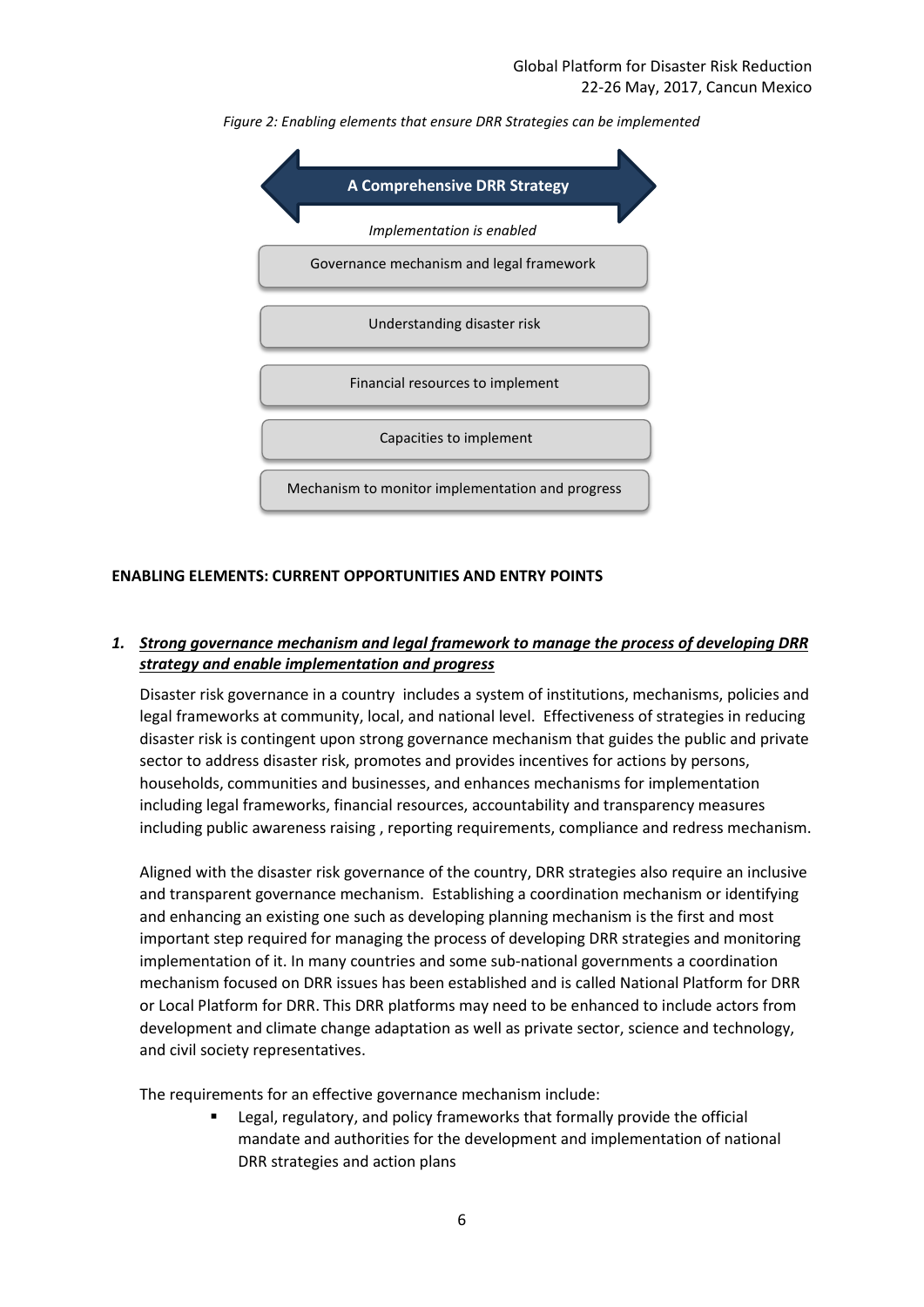- The institutional mechanism responsible for the management of disaster risk is formally established and led at the highest levels of governance nationally and sub-nationally reflecting the governments' commitment to DRR
- The mechanism functions as a platform to convene, engage, coordinate, and monitors across ministries, between levels of government, and across public and private sectors
- The mechanism has an inclusive composition with representatives from key line ministries, civil society with special representation from minorities and vulnerable groups including women, scientific and technical institutions, private sector, media
- The mechanism has sufficient interlinkages and representatives from development and climate change adaptation, and other relevant sectors. This is especially critical if the DRR platform is embedded in the development governance platform
- The mechanism functions to develop a shared vision of risks and risk reduction goals among all stakeholders, and enables them to understand their shared vision of risk
- **The mechanism functions to identify and agree on specific roles and** responsibilities, create incentives, and clarify accountability to manage disaster risk
- The mechanism has a transparent and whole-of-society approach ensuring effective two-way communication between governments and all stakeholders including the general public
- The mechanism has a dedicated staff with sufficient human and financial capacities to support ongoing functions of the platform

## *2. Comprehensive understanding of disaster risk and coping capacities<sup>5</sup> to inform the DRM measures*

Understanding disaster risk including underlying risk factors and risk sources, interlinkages between various vulnerabilities, direct and indirect impacts, and existing capacities is a requirement to ensure the targets of DRR strategy are relevant and DRM measures are effective in reducing risk by addressing pertinent issues.

Risk assessments and evaluation of current capacities in disaster risk management system provide a scientific, evidence-base for evaluating and prioritizing risks and DRM measures.

DRR strategies need information on risk and DRM capacities that is relevant and accessible to support decision such as:

 Setting goals and targets (i.e. reducing mortality from a certain earthquake scenario by x% in 10 years adjusted for population growth or selecting an acceptable

 $\overline{\phantom{a}}$ 

<sup>5</sup> From OIEWG terminology: *Capacity* is the combination of all the strengths, attributes and resources available within an organization, community or society to manage and reduce disaster risks and strengthen resilience.

Capacity may include infrastructure, institutions, human knowledge and skills, and collective attributes such as social relationships, leadership and management.

*Coping capacity* is the ability of people, organizations and systems, using available skills and resources, to manage adverse conditions, risk or disasters. The capacity to cope requires continuing awareness, resources and good management, both in normal times as well as during disasters or adverse conditions. Coping capacities contribute to the reduction of disaster risks.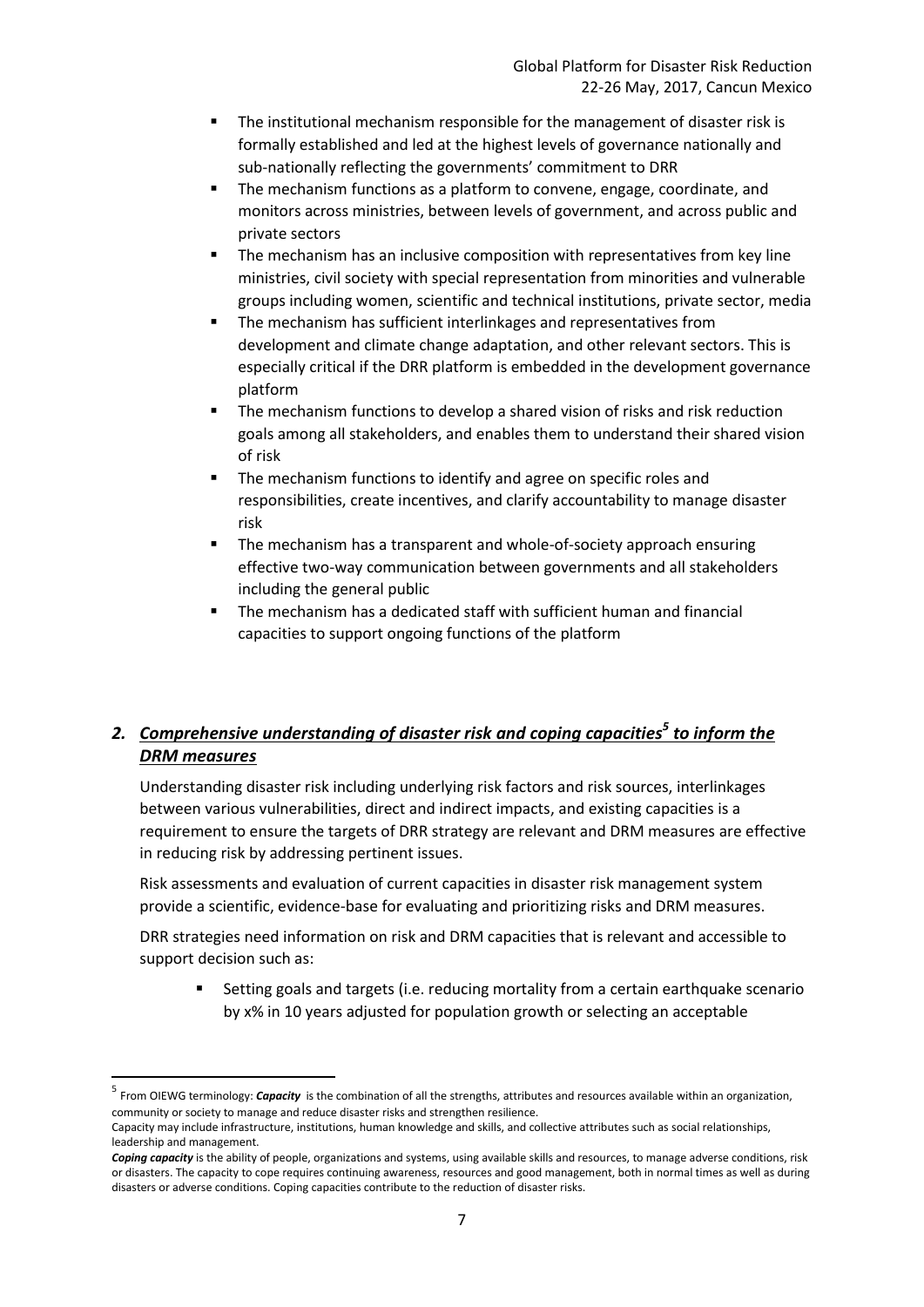economic impact level from frequent floods and ensuring it is maintained despite urban expansion)

- Designing and prioritizing the most effective types of DRM measures that target a specific source of risk or address identified gaps in coping capacities and resilience in relation to the risk levels (i.e. updating and enforcing building codes and regulating construction practice of critical infrastructure or retrofitting highly vulnerable health facilities, enhancing early warning and evacuation plans, or enforcing social safety nets, preventing and reducing the risk of disaster displacement)
- Guiding disaster risk financial management (i.e. estimating risk in monetary terms allows prioritizing DRM measures based on cost-benefit analysis or designing disaster risk retention and transfer measures)
- Designing public education and awareness measures

## Risk Assessments

In most countries, updates to national and/or local risk assessments are needed to include all relevant hazards, to ensure asset exposure data is up to date and all environmental, social and economic consequences are captured, and to ensure the risk assessment provides all critical information necessary for developing a DRR strategy.

Given the multifaceted character of disaster risk, causes and interlinked impact at all government levels, across sectors and communities, whole-of-government and whole-of-society approach is recommended for conducting risk assessment that serves the DRR strategy.

It is recommended to establish a national system for understanding disaster risk that would act as the central repository of all publicly available risk information. This national system would lead the implementation and updates of disaster risk assessment for use in disaster risk management, including for risk-informed disaster risk reduction strategies and development plans. Depending on the country's governance mechanism, this central system can include a network of local level centers. The understanding disaster risk system would be embedded in the existing multistakeholder governance mechanism and lead by national and/or local governments to ensure legitimacy and ownership of risk information by decision-makers. It is important for the national and local systems to be connected and mutually reinforcing to reduce cost by benefiting from available data and analysis at all levels and by avoiding any duplication.

The understanding disaster risk system would be the foundation of a long term and ongoing process of conducting risk assessments serving a wide range of stakeholders. This is especially important to save cost and avoid any duplications during DRR strategy implementation stage when more refined risk assessments might be needed for implementation of some measures (i.e. update to building codes, or engineering design of infrastructures or planning for timely and safe evacuations).

Multi-hazard risk assessments are costly at national and local level but long term benefits of DRR and risk informed development significantly outweigh the upfront cost of conducting risk assessments. In fact, for most of DRM measures that benefit from a risk assessment the financial cost of conducting risk assessment is marginal to the total cost of the investment.

#### Evaluating DRM System and Capacities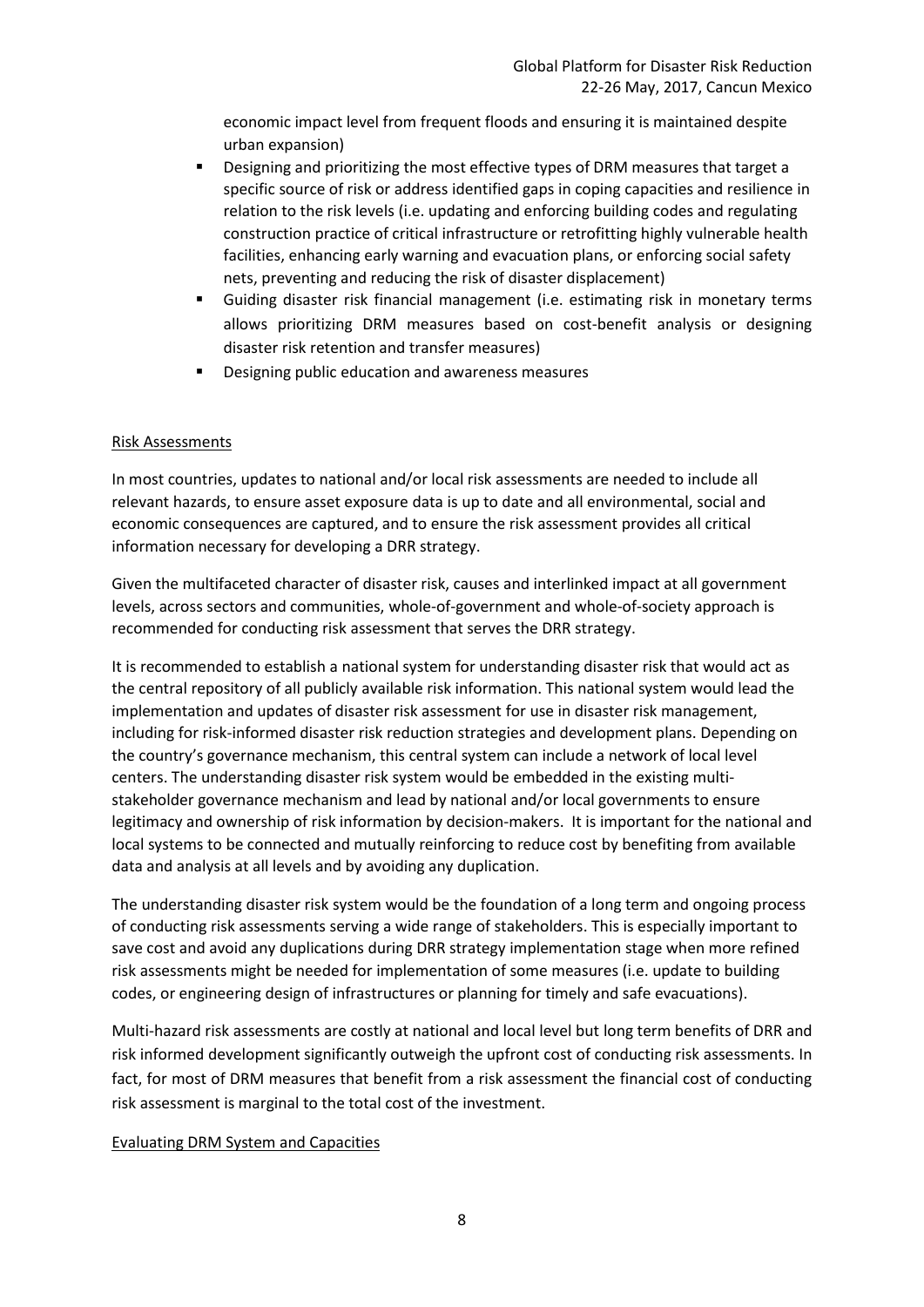The process of evaluating DRR systems and prioritizing investment in DRR must be nationally or locally driven, consensual, inclusive and context specific in view of prevailing risks in the country or the region of attention. The process of evaluation and prioritization must be given sufficient time for all stakeholders to have full participation by sharing their perception of strengths, weaknesses and gaps using the Sendai Framework as a comprehensive analytical framework. The evaluation cannot be externally driven by international experts. The evaluation and prioritization process must be based on a common understanding of risk at national and local level. In particular a good understanding of the vulnerability of key socio-economic and environmental sectors to natural and technological and health hazards must be well understood to develop a targeted country specific national strategy.

## *3. Sufficient and stable financial resources dedicated to implement the strategy*

It seems evident that without dedicated financial resources the implementation of DRR strategies would not be feasible. However, a review of practices during the HFA era indicates limited budgets were allocated to disaster risk management beyond narrow emergency management functions. Accordingly, many DRR strategies were not implemented.

Financial resources should mirror the diversity of DRM measures needed to manage risk by covering the three categories of DRM measures:

- Preventing creation of new risk through risk-informed development, ensuring that all public and private investments are risk-sensitive.
- Reducing existing risk, which may, for example, require significant investments to existing structures and infrastructure.
- o Managing residual risk through enhanced preparedness and recovery planning, improved social resilience to restore livelihoods and enable durable solutions to affected persons, and financial resilience through the use of both a) financial instruments to retain and transfer risk, and b) macro-economic tools.

Considering the significant amount of investments in new development in the coming decades, especially in developing countries, and the acknowledged sustainable development goals (SDG) the necessity of integrating DRR into wider development work is clear. Mirroring that fact, integrating DRR financing into development budgeting would also provide a better potential for funding all categories of DRM measures especially for the prevention of new risk and reduction of existing risk.

The recommendations in a recent OECD report<sup>6</sup> to its members and non-members focus on the establishment of a financial strategy led by the Ministry of Finance or equivalent. It also recommends assessments of financial vulnerabilities, conducting comprehensive risk assessments, the development of risk transfer markets and careful management of the financial impacts from disasters, although it falls short of explicit language that calls on members and partners to ensure that all investment is 'risk-informed'. This is a critical point as the 'infrastructure that is now being damaged by disasters was once the result of public of private investment decisions.<sup>7</sup> The issue of public and private investment and disaster risk is critical as this is the 'heavy-lifting' of risk reduction

**.** 

<sup>6</sup> OECD Recommendation on Disaster Risk Financing Strategy, 2017

 $^7$  Sendai Framework Issue Brief on Public Investment in Disaster Risk Reduction, Page 1.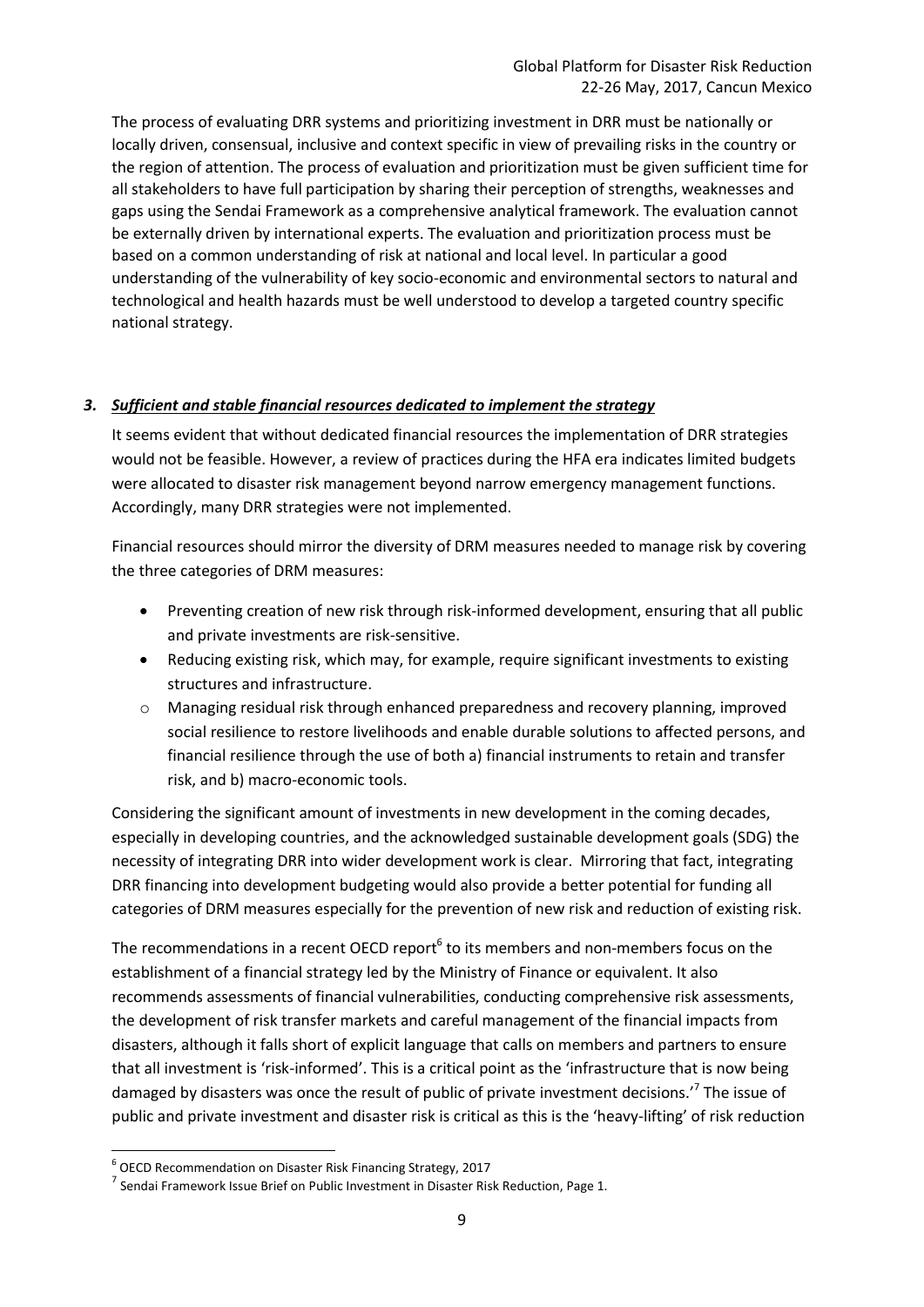and it is through investment that the public and private sectors either create new risk or reduce risk. A national strategy for financing disaster risk reduction that covers all categories of DRM measures might be a better recommendation. Main elements of such strategy could include a variety of activities and provisions:

- Baseline reviews/gap analysis of existing national and local public investment and financing capacities for disaster risk reduction and risk-informed development (for example through public expenditure reviews). This includes a diagnosis analysis of bottle necks and challenges that have led to little progress on DRR financing
- Assessment of risk levels and cost-effectiveness of DRM measures are used to facilitate dialogue among public and private stakeholders on risk sensitive investments
- Implications of DRR investment needs on financial resources and move towards a "solution-driven" approach to dedicate budget to DRR both through development and dedicated DRR budget to manage the limited resources and capacities effectively
- Methods, guidelines and procedures to promote risk-sensitive public policy and investment
- Develop the systematic tracking of budgets assigned to DRR spending, including where projects have additional 'risk-related' expenditure requirements
- Financial incentives for government agencies and private sector to include DRM principles in their short to long term strategic plans
- Mechanism to monitor fiscal expenditures in different categories of DRM measures and estimates of risk reduction outcome from such investments over time to inform and update the strategy and budgeting

## *4. Technical and institutional implementation capacities*

Besides financial resources, implementation of a DRR strategy requires variety of engineering and scientific expertise as well as political, leadership and management capacities at all levels and across all actors. It is important to distinguish between the capacity that is required for implementation of measures in a DRR strategy versus the coping capacity of the society to cope with disaster once it hits.

An important early step in the process of developing DRR strategies is to evaluate the existing DRR system including implementation capacities such as technical and institutional capacities. The implementation capacity requirements at local and national levels need to be translated into capacity development measures, both technical and institutional, as part of the DRR strategy.

Capacity development measures would be context based, interlinked to the other DRM measures, locally driven, and inclusive of all stakeholders and sectors, while benefiting from existing technical and institutional capacities specially in the private sector and academia. Capacity development is a long term and gradual process that similar to all the other measures of DRR strategy, it requires ownership, clarity on roles and responsibilities, and monitoring and evaluation and learning. External resources targeted at developing specific capacities can be a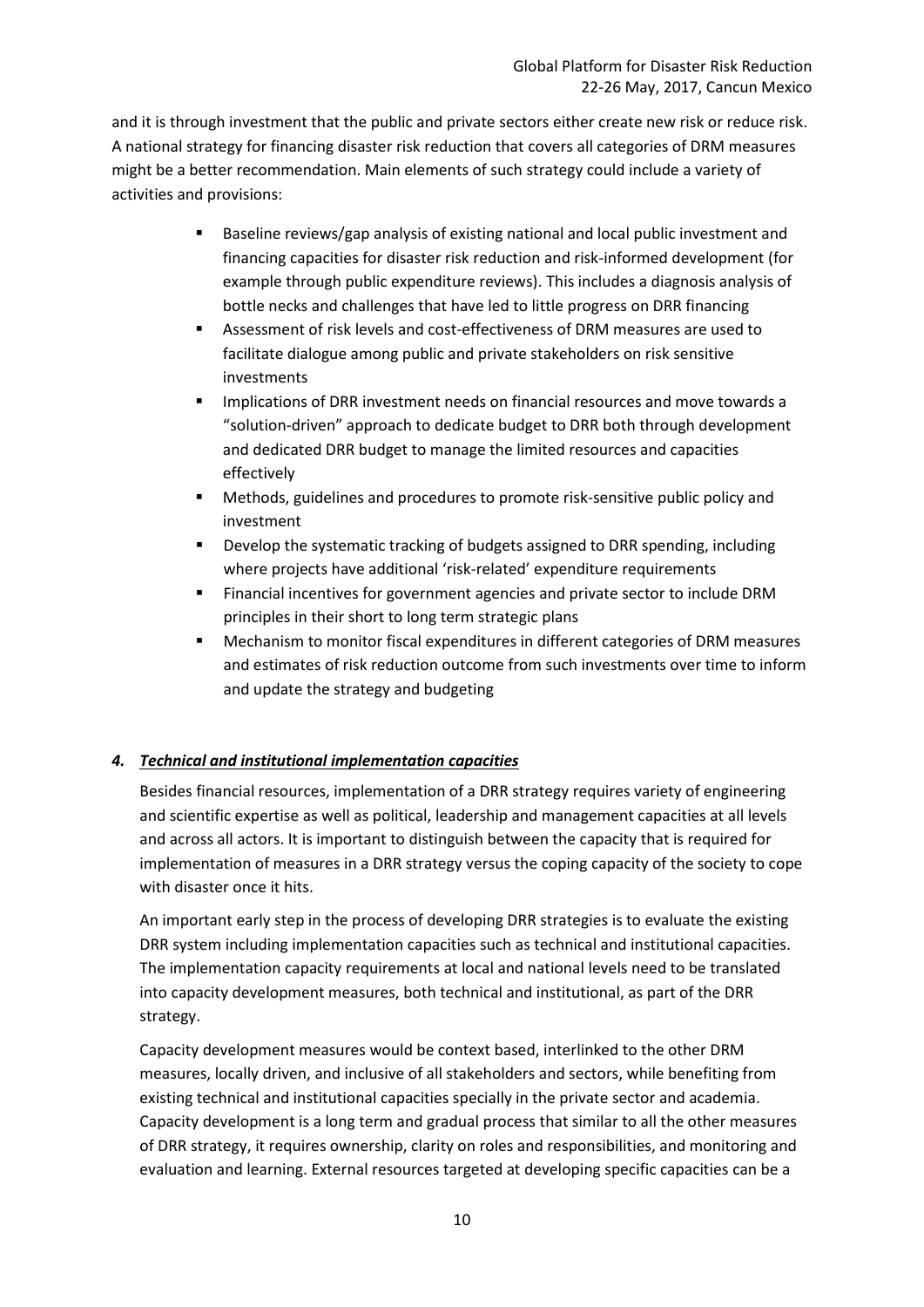significant support in accelerating the capacity development specially in science and engineering field.

## *5. Strengthened mechanisms to follow-up, periodically assess and publicly report on progress*

Once a national or local DRR strategy is finalized and adapted, the implementation by various stakeholders starts. Having effective national and local accountability mechanisms for reporting and follow-up with responsible entities is critical to assess and manage any obstacles to achieving the expected risk-informed results. The Sendai Framework discusses accountability in various sections and most specifically under Priority 2: Strengthening disaster risk governance and paragraph 27 (e).

The multi-stakeholder governance mechanism such as a national or local platform is the most appropriate system to continue with the task of following up with government entities and stakeholders to monitor (a) implementation of DRM measures and (b) achievement of risk reduction goals and targets. Both aspects of monitoring require contribution and collaboration among all sectors and stakeholders, are resource intensive and should be managed efficiently.

DRR strategies should be equipped to integrate SDG and CC goals with a set of national and local level disaster risk management indicators (input, output, or outcome). In order to maintain the synergies for aggregating progress reports, the indicators must be selected carefully to ensure enough local indicators meaningfully roll-up into relevant national indicators, which in turn can be meaningfully rolled-up in the required global level indicators for reporting on Sendai Framework<sup>8</sup>.

The follow up mechanisms need to be empowered with:

- **Political ownership at the highest level of the country or sub-national** government
- Legislative or policy mandate to oversee public and private stakeholder's actions
- **EXECOMMON UNDERTY COMMON EXAM** and acceptance of its monitoring role across all governmental entities and stakeholders
- Engagement, coordination, and consultation capacities as a multi-stakeholder mechanism. These capacities would have already been developed throughout the process of developing national or local DRR strategies
- **Innovative methods to have two way communication and feedback mechanism s** from civil society and general public
- **Information management mechanism to collect data and reports, consolidate** and analyze, and prepare reports for local to national to global levels
- Staff capacity to manage the process including communication with actors, data and reports collection and evaluation
- **The connection and interlinkages with disaster loss data collection systems and** national statistics office

## **DRR-CCA-Development coherence: A common thread of opportunity**

**.** 

 $8$  Report of the open-ended intergovernmental expert working group on indicators and terminology relating to disaster risk reduction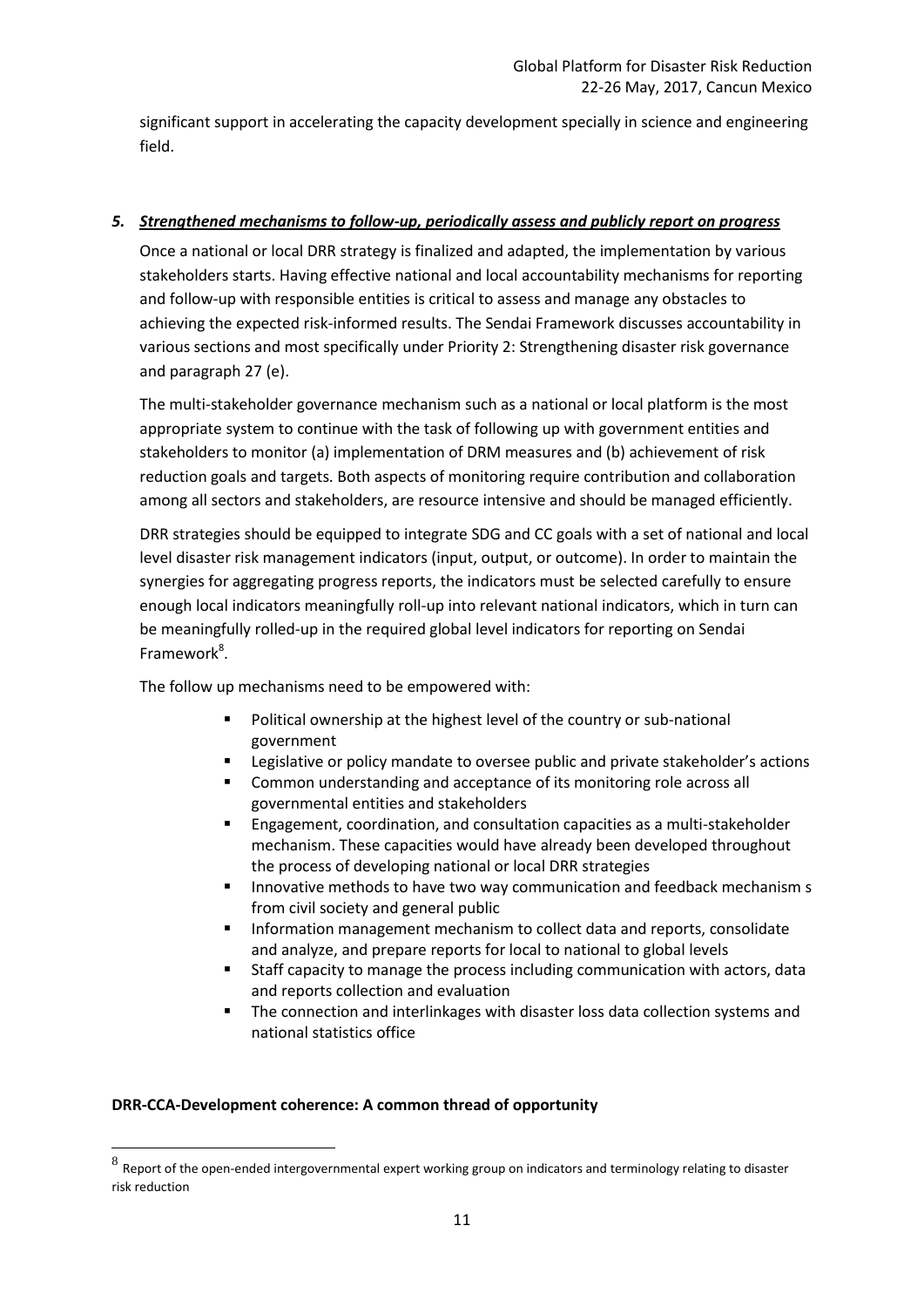A common thread visible in all five enabling elements of a DRR Strategy is the opportunity provided by the existing legal, political and institutional mechanisms as well as financial and technical capacities in the development system. Comprehensive disaster risk reduction needs to align with identified SDG and CCA goals, and an integrated development process is required to best prevent the creation of new risk and to do the heavy lifting in reducing existing risk through structural and non-structural measures.

Coherence and strategic coordination between development planning, DRR strategies, and climate change adaptation allows efficient use of all resources by investing in tools that can be commonly used (i.e. multi-hazard risk assessments) and design measures that consider both disaster risk and long term climate change patterns (i.e. flood protection dykes that are designed for a longer-term climate scenarios).

National strategies are especially strong instruments to guide budgeting and finances including bilateral and multi-lateral funding mechanisms and galvanizing political support of government, public and private sector to key issues. National DRR strategies are being developed at the same time that countries are developing National Adaptation Plans (NAP's), Nationally Determined Contributions (NDC 's) which some have adaptation measures too and, in some countries, national strategies for sustainable development. Seeking coherence among these strategies is an opportunity not to be missed.

#### **Common approach to develop DRR strategies**

The review of many existing comprehensive DRR strategies and interviews with key actors involved have revealed a common set of logical steps as the best approach for updating or developing DRR strategies. These steps are outlined in Figure 3.

These steps would take different format and sequence depending on the context of the country and would be built on already existing building blocks.



*Figure 3: Common steps for the process of developing DRR strategies*

**Starting Implementation of DRR Strategy**